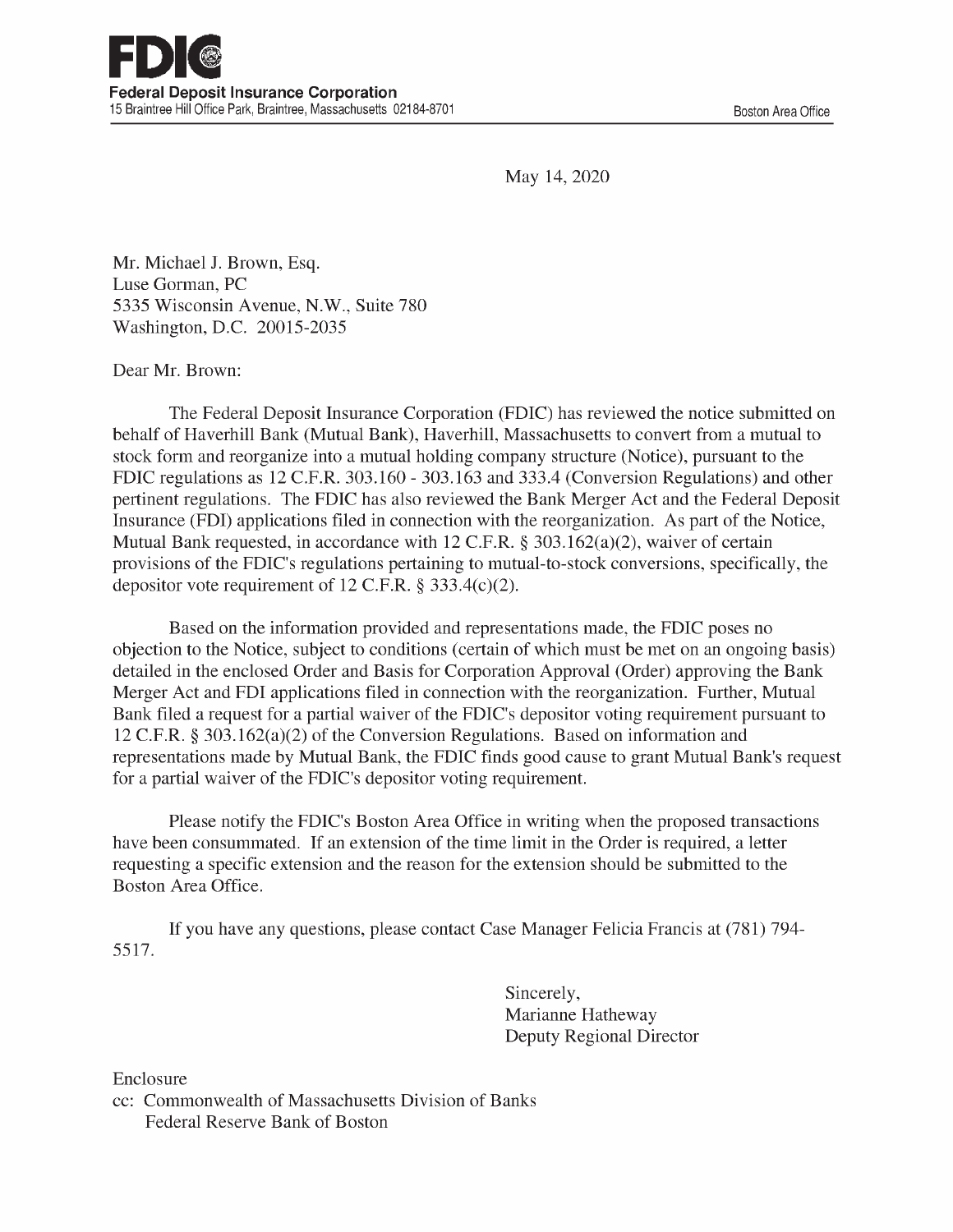## FEDERAL DEPOSIT INSURANCE CORPORATION

Haverhill Bank Haverhill, Massachusetts

## Application for Consent to Merge

## ORDER AND BASIS FOR CORPORATION APPROVAL

Pursuant to Section 18(c) of the Federal Deposit Insurance (FDI) Act, Haverhill Bank, Haverhill, Massachusetts (Bank), currently a state -chartered, mutually owned Deposit Insurance Fund (DIF) member with total resources of \$415,913,000 and total deposits of \$345,484,000 as of December 31, 2019, filed an application for the FDIC's consent to merge with Haverhill Interim Stock Bank, Haverhill, Massachusetts, a proposed de novo Massachusetts -chartered interim stock cooperative bank. In addition, pursuant to Section 5 of the FDI Act, an application has been filed for Federal deposit insurance for Haverhill Interim Stock Bank to facilitate the merger with Bank.

The proposed transaction is to effect Bank's Plan of Reorganization into a mutual holding company structure which, solely to facilitate such an undertaking, provides for the following:

- Bank will organize a de novo interim Massachusetts -chartered mutual co-operative bank, Haverhill De Novo Bank;
- Haverhill De Novo Bank will amend and restate its charter to become HB Holdings, MHC:
- MHC will simultaneously establish a new wholly owned, Massachusetts -chartered interim stock cooperative bank, Haverhill Interim Stock Bank, as a subsidiary;
- Bank will immediately merge with and into Haverhill Interim Stock Bank; Haverhill Interim Stock Bank will be the surviving institution (Resultant Bank) and will assume the name Haverhill Bank.

Upon consummation of the proposed transaction, the deposits of Resultant Bank will be insured by the DIF. Resultant Bank will be a stock bank that is wholly owned by HB Holdings, MHC.

Following the consummation of the proposed transaction, Resultant Bank will operate the same banking business with the same management at the same locations now being served by Bank, including its main office at 180 Merrimack Street, Haverhill, Massachusetts. The proposed transaction will not alter the competitive structure of banking in the market served by the Bank.

Notice of the proposed transaction, in a form acceptable to the FDIC, has been published pursuant to the FDI Act. A review of available information, including the Community Reinvestment Act (CRA) Statement of the proponent, disclosed no inconsistencies with the purposes of the CRA. Resultant Bank is expected to meet the credit needs of its community, consistent with the safe and sound operation of the institution.

In connection with the deposit insurance application for Haverhill Interim Stock Bank, the FDIC has taken into consideration the financial history and condition, the adequacy of the capital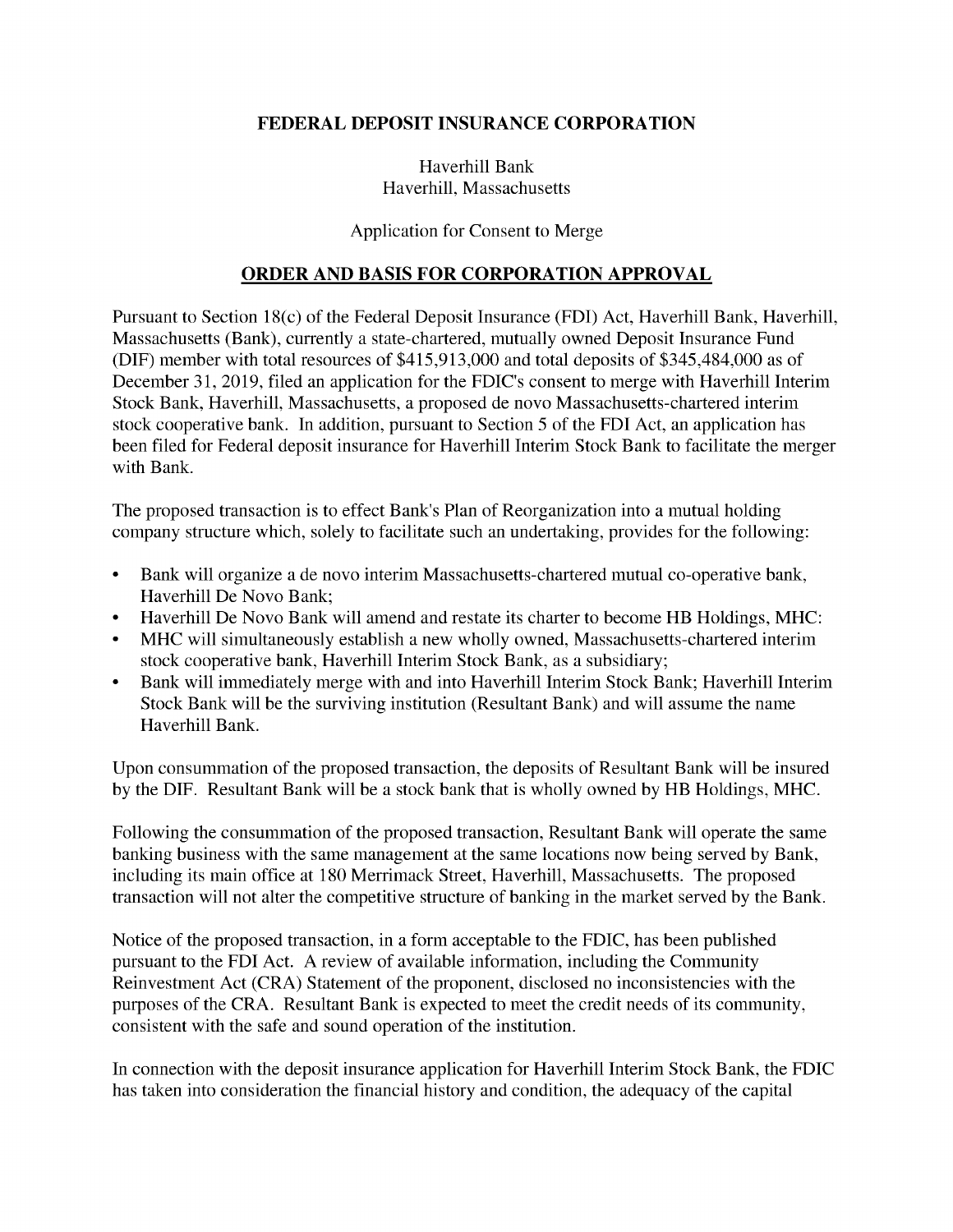structure, the future earnings prospects, the general character and fitness of management, the convenience and needs of the communities to be served, the risk to the DIF, and the consistency of corporate powers with the purposes of the FDI Act.

In connection with the merger application, the FDIC has taken into consideration the financial and managerial resources and future prospects of the proponent and resultant banks, the convenience and needs of the community to be served, and the effect of the proposed transaction on competition. The FDIC has also taken into consideration the effectiveness of the insured depository institution involved in the proposed merger transaction in combatting money laundering activities, and the risk posed by the transaction to the stability of the United States banking or financial system.

Having found favorably on all statutory factors, it is the FDIC's judgment that the applications for Federal Deposit Insurance and for consent to merge should be and are hereby approved subject to the following conditions, some of which are continuing in nature:

- 1. Except for the issuance of all of the shares of Haverhill Interim Stock Bank (Stock Bank) to HB Holdings, MHC (MHC), no shares of stock of Stock Bank shall be sold, transferred, or otherwise disposed of, to any person (including any employee stock ownership plan) unless 30 days prior written notice is provided to, and written non -objection is received from, the FDIC.
- 2. Prior to a sale, transfer, or other disposition of any shares of Stock Bank, other than the transfer of shares to MHC, to any person (including any employee stock ownership plan) or a conversion of MHC to stock form, Stock Bank shall provide prior written notice to the FDIC and include copies of all documents filed with Federal and State banking and/or securities regulators in connection with any sale, transfer, disposition, or conversion.
- 3. Any change in proposed senior executive officers or the board of directors, prior to the consummation of the proposed transactions, will render this approval null and void unless Bank submits prior written notice to, and receives written non -objection from, the FDIC prior to the consummation of the proposed transactions.
- 4. During the three years after the close of the proposed transactions, Stock Bank shall operate within the parameters of the business plan submitted to the FDIC. During this period, Stock Bank shall seek the FDIC's approval for any proposed major deviation or material change from the submitted business plan.
- 5. The Bank shall provide written evidence that the Plan of Reorganization (Plan) was approved by a majority of the depositors who voted in person at the Special Meeting called to vote on the Plan.
- 6. The Bank shall provide written evidence that all necessary and final approvals regarding the proposed transactions have been received from the appropriate Federal and State authorities.